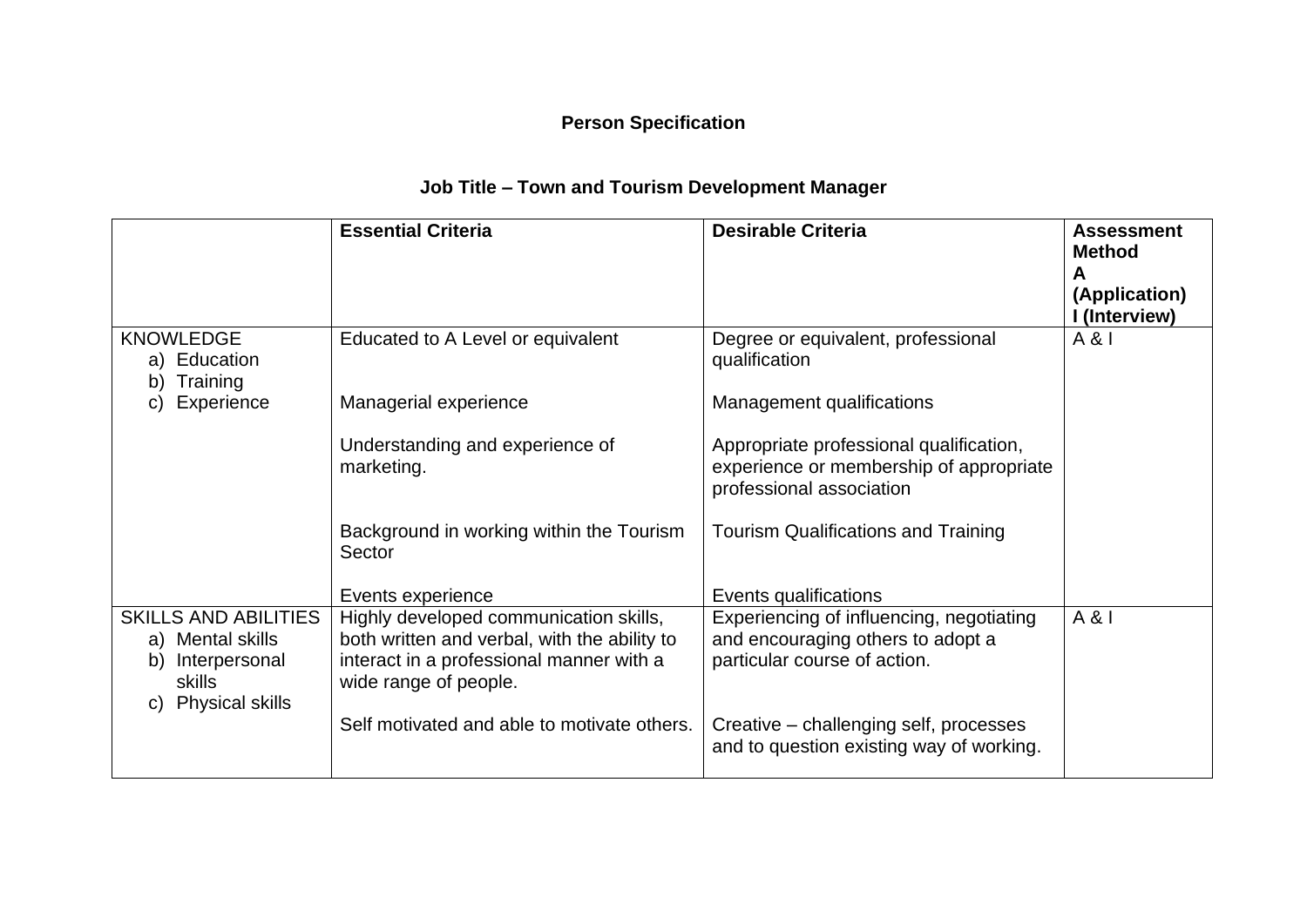| Highly developed events planning and                         | Experience within job description subject |  |
|--------------------------------------------------------------|-------------------------------------------|--|
| organisational skills.                                       | areas                                     |  |
|                                                              |                                           |  |
| Ability to problem solve and deal with crisis<br>management. |                                           |  |
|                                                              |                                           |  |
| Ability to lead a team and delegate when                     |                                           |  |
| required.                                                    |                                           |  |
|                                                              |                                           |  |
| Ability to take accountability and manager<br>a team.        |                                           |  |
|                                                              |                                           |  |
| Excellent IT skills (Managing websites,                      |                                           |  |
| Microsoft Word, Excel, Publisher and                         |                                           |  |
| Powerpoint)                                                  |                                           |  |
| Creative skills including ability to design                  |                                           |  |
| artwork to promote events including                          |                                           |  |
| posters, banners and social media ads                        |                                           |  |
|                                                              |                                           |  |
| Ability to develop policies in collaboration                 |                                           |  |
| with other areas of work within the Town<br>Council.         |                                           |  |
|                                                              |                                           |  |
| Excellent administration skills and budget                   |                                           |  |
| keeping.                                                     |                                           |  |
|                                                              |                                           |  |
| High level of attention to detail.                           |                                           |  |
| Ability to build effective relationships with                |                                           |  |
| Councillors, Senior Managers, Strategic                      |                                           |  |
| Partners and the local community.                            |                                           |  |